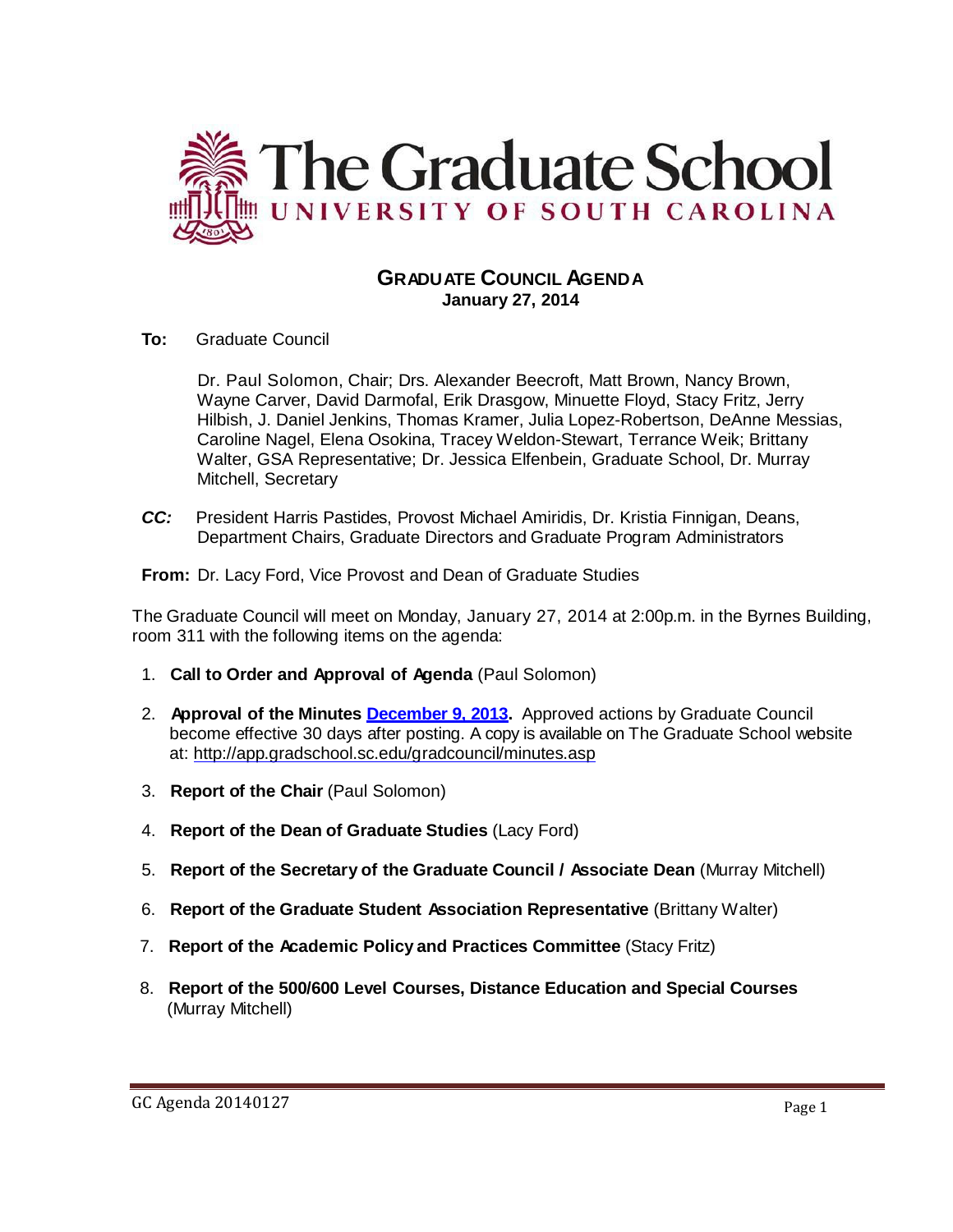#### **500/600 Level Courses**

Course Change Proposals:

**[ITEC 545](http://gradschool.sc.edu/facstaff/gradcouncil/2013/ITEC%20545%20CCP_Redacted.pdf)** Telecommunications (3) Remove ITEC 445 and add ITEC 345 as a prerequisite

**[ITEC 564](http://gradschool.sc.edu/facstaff/gradcouncil/2013/ITEC%20564%20CCP_Redacted.pdf)** Project Management for Information Systems (3) Change ITEC 560 from a prerequisite/co-requisite to only prerequisite

**[STAT](http://gradschool.sc.edu/facstaff/gradcouncil/2013/STAT%20518%20CCP_Redacted.pdf) 518** Nonparametric Statistical Methods (3) Update course description: Applications and principles nonparametric statistics. Classical rank-based methods and selected categorical data analysis and modern nonparametric methods. Statistical packages such as R.

New Course Proposal/Distance Education Delivery:

**[ENCP](http://gradschool.sc.edu/facstaff/gradcouncil/2013/ENCP%20602%20NCP_Redacted.pdf) 602** Introduction to Engineering Design for Teachers (3) Introduction to computer-aided design with solid modeling for pre-service and in-service teachers. Design process, professional communication and collaboration methods, design ethics, and technical documentation. [Effective Spring 2014]

**[HPEB J621](http://gradschool.sc.edu/facstaff/gradcouncil/2013/HPEB%20J621_Redacted.pdf)** Maternal and Child Health (3) Public health issues, social and behavioral science, policies, programs, and services related to maternal and child health in the United States and other countries. [Cross-listed course: WGST 621] [Effective Spring 2014]

- 9. **Fellowships and Scholarships Committee** (Wayne Carver)
- 10. **Report of Science, Math, and Related Professional Programs Committee** (DeAnne Messias)

*Department of Health Promotion, Education, and Behavior*

New Course Proposal

## **HPEB 815 [Theory-Driven](http://gradschool.sc.edu/facstaff/gradcouncil/2013/HPEB%20815%20NCP_Redacted.pdf) Analysis** (3)

Intermediate-level overview of methods for answering theoretically-informed research questions using quantitative data. Designed for applied researchers who seek a better understanding of statistical methods from describing a population to testing a conceptual model. Practical guidance for organizing, writing about, and presenting results from basic and multivariate statistical analyses.

[Effective Fall 2014]

[Prerequisite: BIOS 757 or an equivalent level course]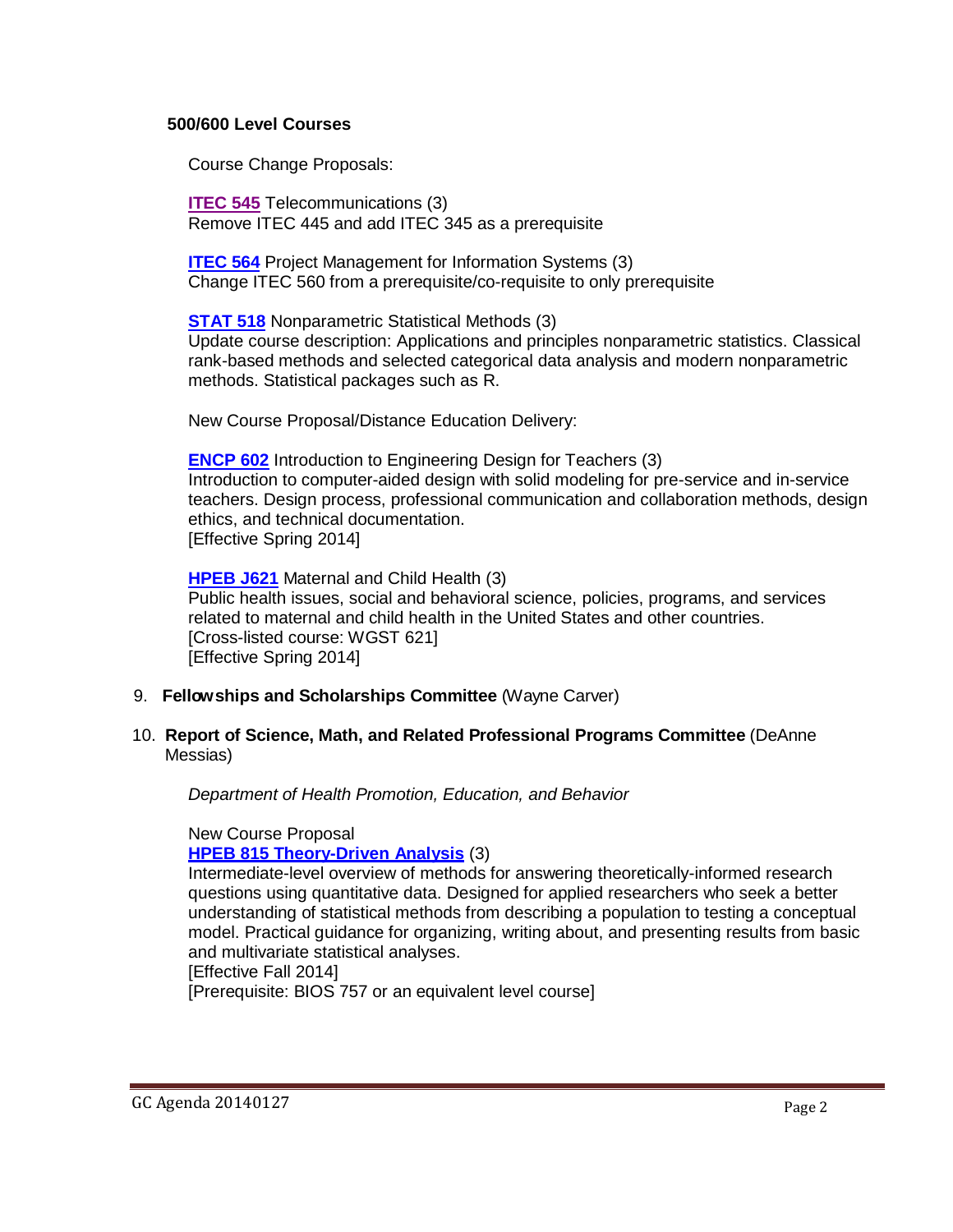11. **Report of the Humanities, Social Sciences, Education, and Related Professional Programs Committee** (J. Daniel Jenkins)

*Moore School of Business*

New Course Proposal **MKTG 716 [Listening](http://gradschool.sc.edu/facstaff/gradcouncil/2013/MKTG%20716%20ncp_Redacted.pdf) to the Voice of the Market** (3) Building competencies that help managers acquire knowledge from clients and apply it in ways that enhance openness in building strategic responses. [Effective Fall 2014] [Prerequisites: DMSB 716 or MKTG 701 or special permission from the instructor]

New Course Proposal **MKTG 717 Marketing [Spreadsheet Modeling](http://gradschool.sc.edu/facstaff/gradcouncil/2013/MKTG%20717%20NCP_Redacted.pdf)** (3) Conceptual foundations and application of basic econometric and statistical models used in marketing analytics contexts. [Effective Fall 2014] [Prerequisites: DMSB 716/MKTG 701/DMSB 712/MGSC 711]

New Course Proposal **MKTG 718 Social and [Digital Media](http://gradschool.sc.edu/facstaff/gradcouncil/2013/MKTG%20718%20NCP_Redacted.pdf) Strategies for [Businesses](http://gradschool.sc.edu/facstaff/gradcouncil/2013/MKTG%20718%20NCP_Redacted.pdf)** (3) Develop a social and digital media plan/solution to present to a client. [Effective Fall 2014] [Prerequisites: DMSB 716 and MKTG 701]

### 12. **Report of the Grievances, Appeals and Petitions Committee** (Erik Drasgow)

### 13. **Other Committee Reports**

#### 14. **Old Business**

#### 15. **New Business**

Amendments to the Faculty Manual with respect to The Graduate School were approved by the Board of Trustees at their December 17, 2013 meeting (revisions attached). The Academic Policy and Practices Committee will now be presented with the following task: Develop the criteria for academic units to follow in requesting and/or renewing recommendation of colleagues for the status of "Associate Member" of the Graduate Faculty.

#### 16. **Good of the Order**

### 17. **Adjournment**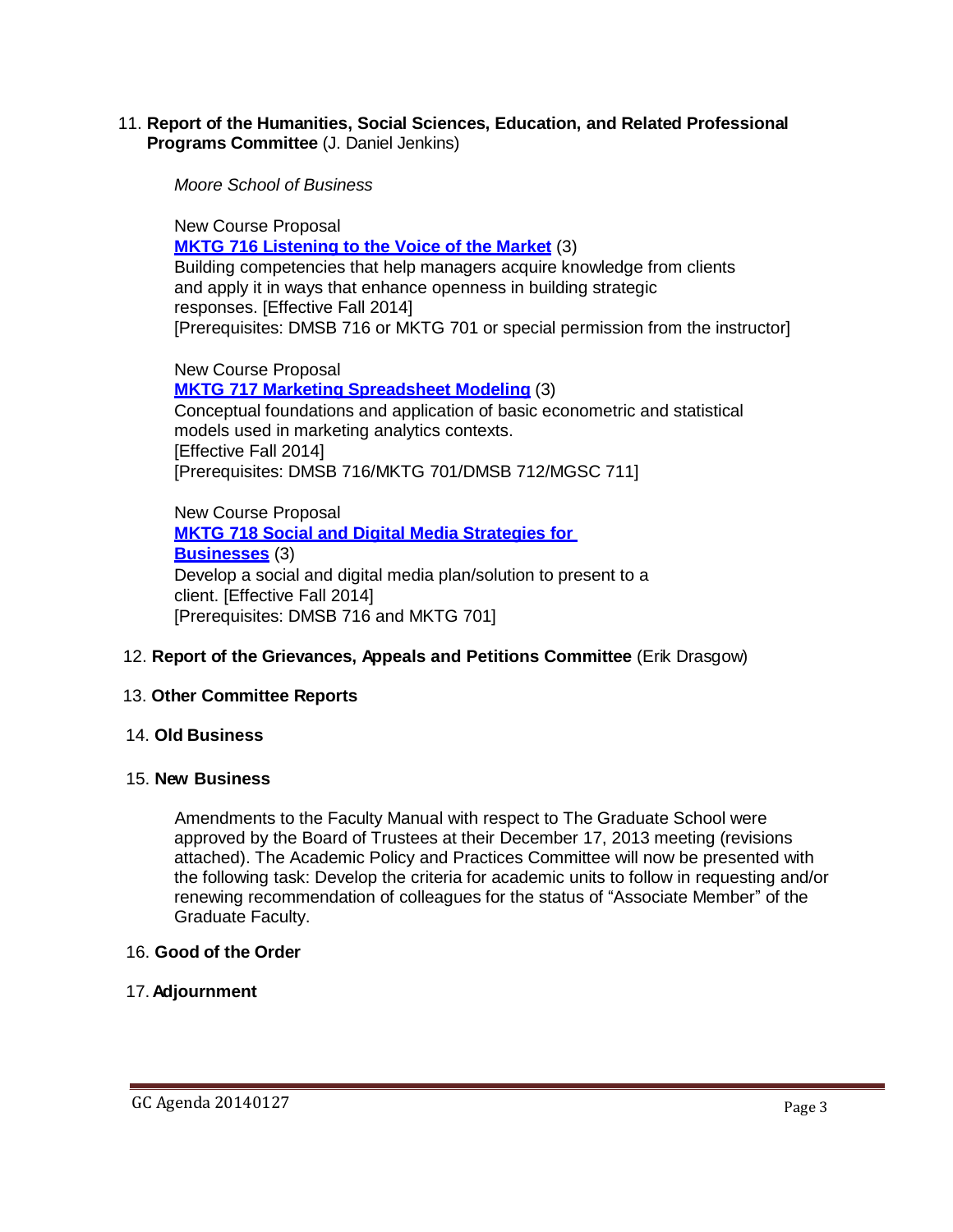## **Proposed Revisionsto the USC Faculty Manual Graduate School Faculty Recommendation from the USC Graduate Council Approved by the Faculty Advisory Committee University of South Carolina April 2013**

## **Summary of Proposed Revisions**

- Creation of "associate member" status on the Graduate Faculty for non-tenure-track faculty. Associate member status would require a nomination by the unit's Graduate Faculty and approval by the Graduate Council based on the candidates scholarly credentials, involvement in graduate academic affairs, and expected continual appointment at USC. A six-year associate member appointment would allow for direction of theses and dissertations, participation on student committees, teaching of graduate courses, service on the Graduate Council and its committees, and voting rights on matters coming before the Graduate Faculty. Its creation would not limit existing rights of other faculty in these regards. It would not create voting rights beyond matters before the Graduate Faculty.
- Elimination of the requirement for meetings of the Graduate Faculty every semester.
- Minor editorial changes: updating of the titles "The Graduate School", "the Graduate Faculty", and "dean of Graduate Studies"; updates to reflect that there may be more than one "associate dean of The Graduate School", that the dean of Graduate Studies does not serve as secretary of the Graduate Council, and that faculty requests for grade changes no longer go through the Graduate Council; and clarification to note that regular members have the right to teach graduate courses and that term appointments are for teaching of graduate courses and/or serving on graduate students' committees as specified by the departmental nomination (these clarifications do not limit any existing rights).

## **Rationale for Proposed Revisions**

- Currently there is no provision for non-tenure-track USC faculty to direct doctoral dissertations or participate in governance of the Graduate School. Other research institutions do have such provisions.
- The Graduate Council does not see the need for a mandatory annual meeting.
- A draft of the recommended changes were approved by both the Graduate Program Review Committee of the Graduate Council, and the full Graduate Council in 2009.
- With minor revisions, the proposal was approved by the Faculty Advisory Committee in 2013.
- The original proposal and revisions were also reviewed by the associate dean of the Graduate School.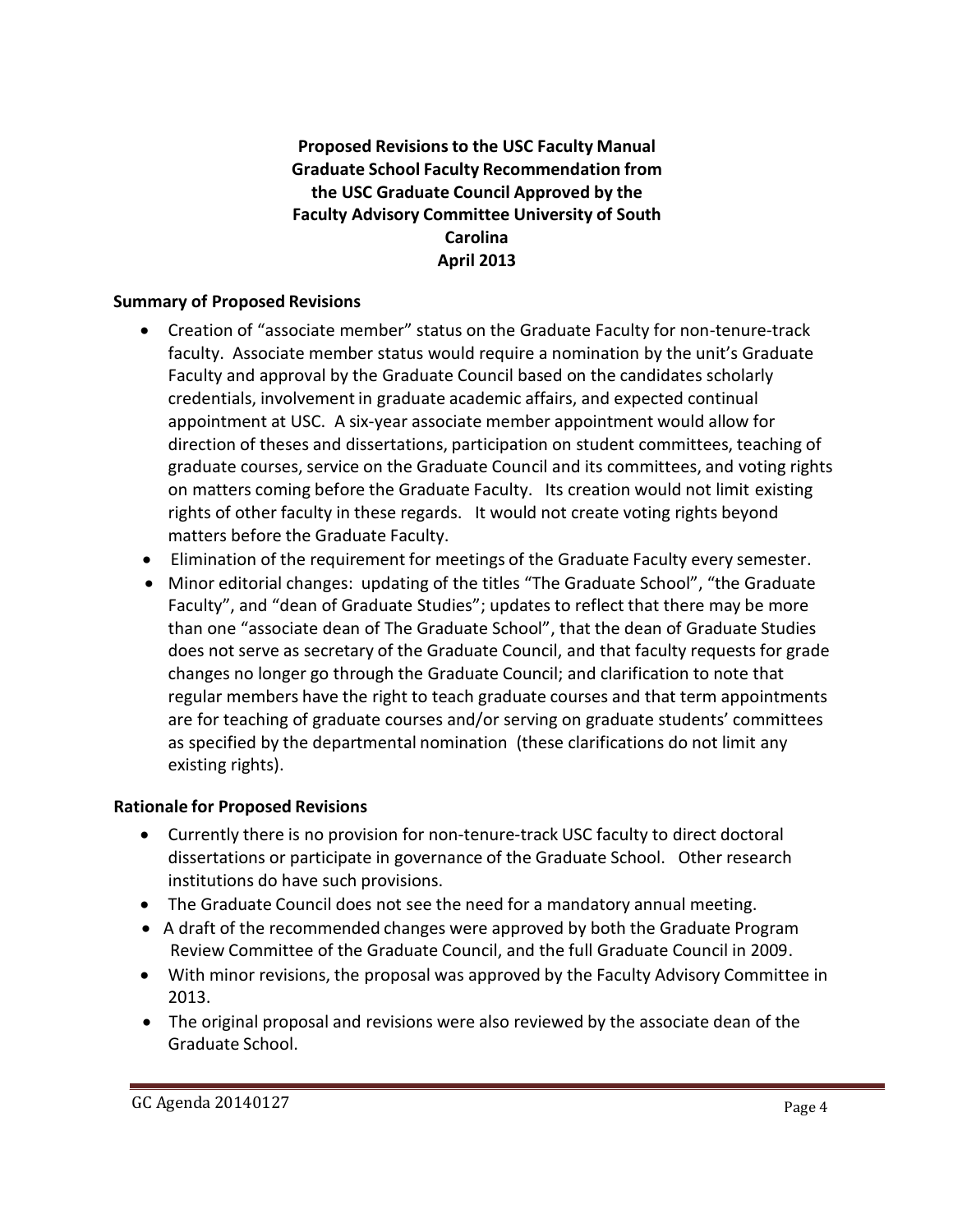# **Chapter 1 – Faculty Organization Graduate School Faculty (pages 15-17)**

| Current                                                                                                                                                                                                                                                                                                                                                                                                                                                                                                                                                                                                                                                                                                                                                                                                                                                                                         | Proposed                                                                                                                                                                                                                                                                                                                                                                                                                                                                                                                                                                                                                                                                                                                                                                                                                                                                                                                                                                              |
|-------------------------------------------------------------------------------------------------------------------------------------------------------------------------------------------------------------------------------------------------------------------------------------------------------------------------------------------------------------------------------------------------------------------------------------------------------------------------------------------------------------------------------------------------------------------------------------------------------------------------------------------------------------------------------------------------------------------------------------------------------------------------------------------------------------------------------------------------------------------------------------------------|---------------------------------------------------------------------------------------------------------------------------------------------------------------------------------------------------------------------------------------------------------------------------------------------------------------------------------------------------------------------------------------------------------------------------------------------------------------------------------------------------------------------------------------------------------------------------------------------------------------------------------------------------------------------------------------------------------------------------------------------------------------------------------------------------------------------------------------------------------------------------------------------------------------------------------------------------------------------------------------|
| The principal responsibilities of members of the<br>Graduate Faculty are to teach graduate<br>students effectively, to conduct scholarly<br>research and/or engage in creative activity of<br>high quality, and to direct the research of<br>graduate students. In order to fulfill these<br>responsibilities, the Graduate Council<br>recognizes regular and term membership in the<br>Graduate School Faculty. In judging the<br>appropriateness of an applicant for the<br>Graduate Faculty, primary consideration shall<br>be given to whether the faculty member is an<br>active and productive scholar and an effective<br>teacher at the graduate level.                                                                                                                                                                                                                                 | The principal responsibilities of members of the<br>Graduate Faculty are to teach graduate<br>students effectively, to conduct scholarly<br>research and/or engage in creative activity of<br>high quality, and to direct the research of<br>graduate students. In order to fulfill these<br>responsibilities, the Graduate Council<br>recognizes regular, associate, and term<br>membership in the Graduate School Faculty. In<br>judging the appropriateness of an applicant for<br>the Graduate Faculty, primary consideration<br>shall be given to whether the faculty member is<br>an active and productive scholar and an<br>effective teacher at the graduate level.                                                                                                                                                                                                                                                                                                           |
| <b>REGULAR MEMBERSHIP</b>                                                                                                                                                                                                                                                                                                                                                                                                                                                                                                                                                                                                                                                                                                                                                                                                                                                                       | <b>REGULAR MEMBERSHIP</b>                                                                                                                                                                                                                                                                                                                                                                                                                                                                                                                                                                                                                                                                                                                                                                                                                                                                                                                                                             |
| Regular members of the Graduate School<br>faculty on the Columbia campus shall include<br>the president; provost; dean of The Graduate<br>School; associate dean of The Graduate School;<br>and chairs of academic departments offering<br>degrees conferred by The Graduate School.<br>Faculty members holding the Ph.D. or other<br>terminal degree in their respective field of<br>study are eligible to become regular members<br>of the Graduate School faculty upon<br>appointment to a tenured or tenure-track<br>position at the University's Columbia campus.<br>Nominations of eligible faculty for appointment<br>to The Graduate School faculty are made by the<br>appropriate academic unit (college,<br>department, or school) to the Dean of The<br>Graduate School. The appointment is made by<br>the Dean of The Graduate School in<br>consultation with the Graduate Council. | Regular members of the Graduate <b>School</b><br><b>fFaculty on the Columbia campus shall include</b><br>the president; provost; dean of The Graduate<br>School Studies; associate deans of The<br>Graduate School; and chairs of academic<br>departments offering degrees conferred by The<br>Graduate School. Faculty members holding the<br>Ph.D. or other terminal degree in their<br>respective field of study are eligible to become<br>regular members of the Graduate <b>School</b><br><b>f</b> Faculty upon appointment to a tenured or<br>tenure-track position at the University's<br>Columbia campus. Nominations of eligible<br>faculty for appointment to <i>T</i> the Graduate<br><b>School fFaculty are made by the appropriate</b><br>academic unit (college, department, or school)<br>to the Dean dean of The Graduate School<br>Studies. The appointment is made by the Dean<br>dean of The Graduate School Studies in<br>consultation with the Graduate Council. |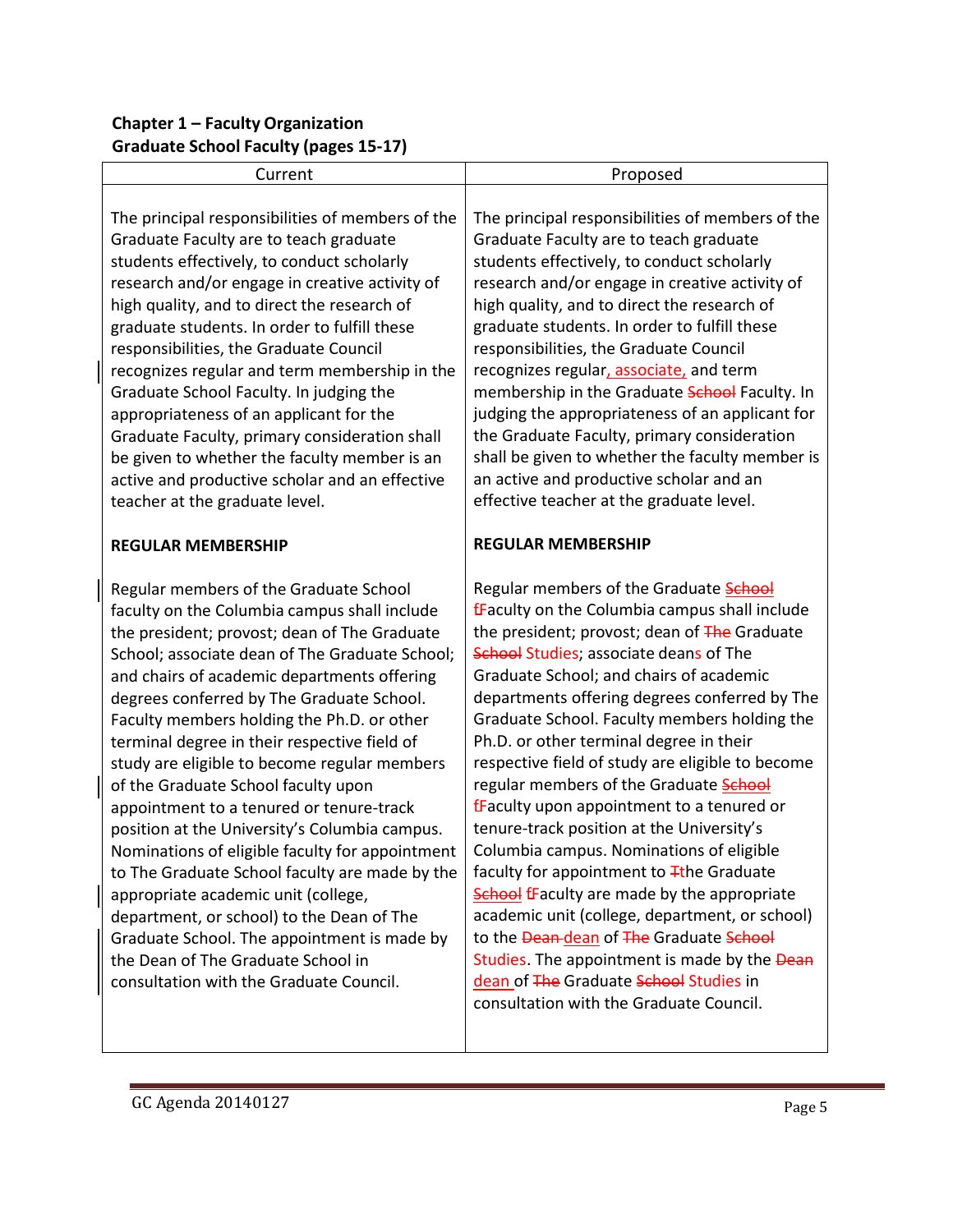#### **REVIEW AND RETENTION**

Consistent with the University of South Carolina's mission as a major research university committed to high quality graduate instruction, the university reviews scholarly and graduate teaching performance on a periodic basis to assure that each member of the Graduate Faculty continues to satisfy the unit's criteria for Graduate Faculty membership. Units shall establish procedures and criteria for review and retention of membership on the Graduate School faculty. Such procedures and criteria must be approved by the Graduate Dean in consultation with the Graduate Council. Retention reviews shall coincide with third-year reviews, tenure and promotion reviews, and post-tenure reviews. Review of chaired professorships, department chairs, and deans for retention on the Graduate School faculty shall coincide with their normal periodic reviews.

Regular members of the Graduate School faculty shall be retained on the Graduate School faculty unless they are judged by their peers, in a manner consistent with unit procedures and criteria, to be performing unsatisfactorily in terms of graduate teaching or research. A faculty member who is evaluated as unsatisfactory in graduate teaching or research by his or her unit may

submit a letter of appeal to the unit requesting reconsideration. Upon receipt of an evaluation of unsatisfactory performance from the unit, the decision to retain or deny the request for retention on the Graduate School Faculty rests with the Graduate Dean in consultation with the Graduate Council. Appeals of such decisions may be made to the Grievance Committee of the Graduate Council. Persons who have been denied membership on the Graduate School faculty may reapply annually through the unit's normal procedures.

#### **REVIEW AND RETENTION**

Consistent with the University of South Carolina's mission as a major research university committed to high quality graduate instruction, the university reviews scholarly and graduate teaching performance on a periodic basis to assure that each member of the Graduate Faculty continues to satisfy the unit's criteria for Graduate Faculty membership. Units shall establish procedures and criteria for review and retention of membership on the Graduate **School** fEaculty. Such procedures and criteria must be approved by the dean of Graduate **Dean Studies** in consultation with the Graduate Council. Retention reviews shall coincide with third-year reviews, tenure and promotion reviews, and post-tenure reviews. Review of chaired professorships, department chairs, and deans for retention on the Graduate School fFaculty shall coincide with their normal periodic reviews.

Regular members of the Graduate School  $f$ Faculty shall be retained on the Graduate School fFaculty unless they are judged by their peers, in a manner consistent with unit procedures and criteria, to be performing unsatisfactorily in terms of graduate teaching or research. A faculty member who is evaluated as unsatisfactory in graduate teaching or research by his or her unit may

submit a letter of appeal to the unit requesting reconsideration. Upon receipt of an evaluation of unsatisfactory performance from the unit, the decision to retain or deny the request for retention on the Graduate School fFaculty rests with the dean of Graduate Dean Studies in consultation with the Graduate Council. Appeals of such decisions may be made to the Grievance, Appeals, and Petitions Committee of the Graduate Council. Persons who have been denied membership on the Graduate School fFaculty may reapply annually through the unit's normal procedures.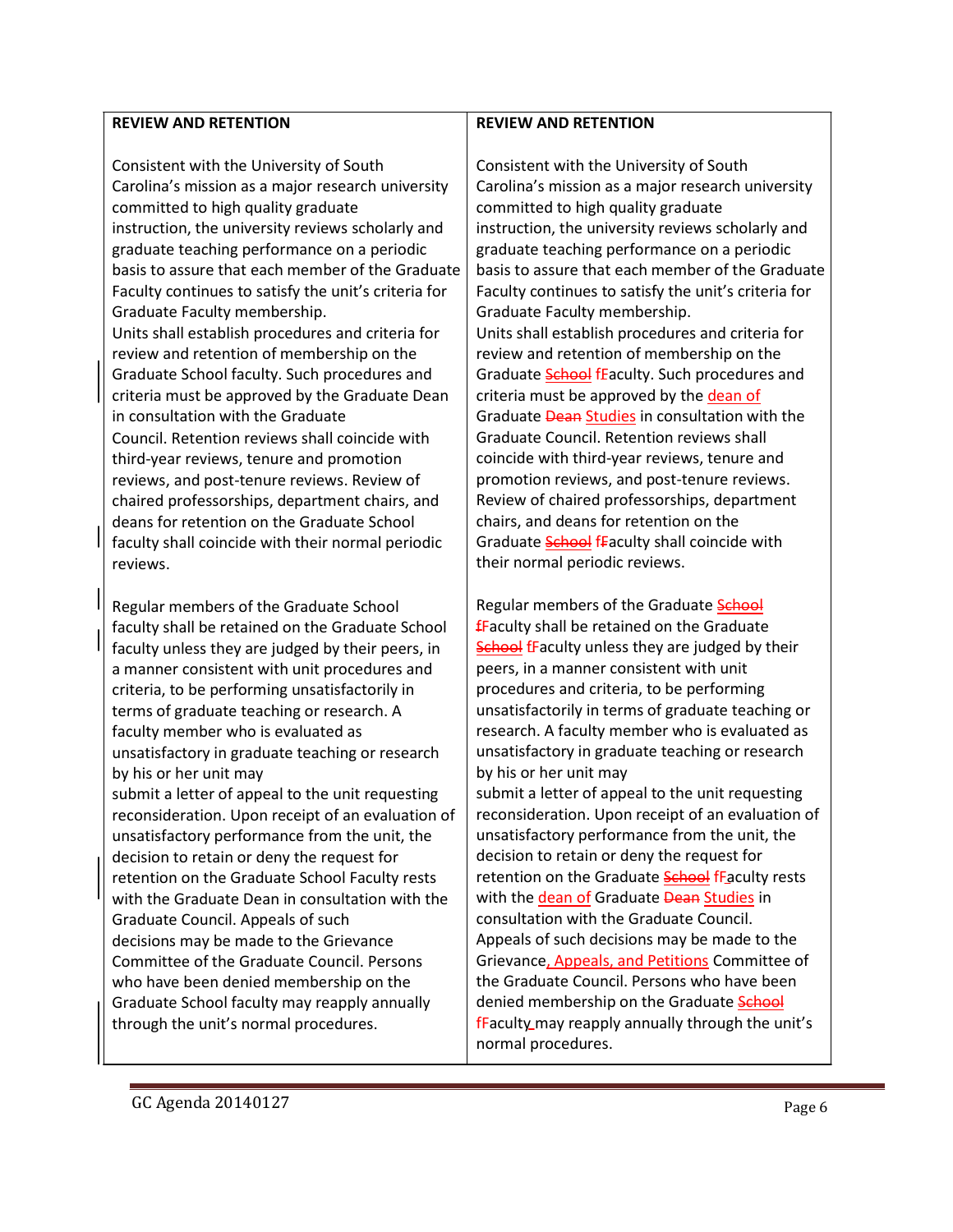| <b>ASSOCIATE MEMBERSHIP</b>                            |
|--------------------------------------------------------|
|                                                        |
| Non-tenure-track USC faculty members and               |
| scholars who hold the Ph.D. or other terminal          |
| degree in their respective field of study may be       |
| appointed to associate membership in the               |
| <b>Graduate Faculty. Requests for associate</b>        |
| membership require nomination by anthe                 |
| nominee's academic unit that grants the Ph.D.          |
| (or other terminal degree that requires a              |
| dissertation or thesis) to the Graduate                |
| Council. If the nominee does not belong to an          |
| academic unit, then the nomination may be              |
| from an academic unit that grants the Ph.D. (or        |
| other terminal degree that requires a                  |
| dissertation or thesis) with which the nominee's       |
| area of research aligns. These nominations shall       |
| include a report that the nominee received a           |
| majority favorable vote by both the unit's c           |
| urrent regular Graduate                                |
| Fac ulty and by the unit's current com                 |
| bined regular and associate Graduate Faculty.          |
| The granting of associate membership is by vote        |
| of the council, subject to its procedures and          |
| c riteria, and is based on the c andidate's            |
| scholarly credentials, involvement in graduate         |
| academic affairs (such as teaching of graduate         |
| courses, serving as a member of thesis or              |
| dissertation committees, and serving on                |
| c o mm ittees o vers ee ing the departme nt's          |
| academic programs), and expected continual             |
| appointment at USC. Associate membership is            |
| valid for a period of 6 years, also expiring if the    |
| faculty member leaves USC. Persons with                |
| associate membership are eligible for                  |
| renomination and reappointment. Associate              |
| membership is appropriate for full-time USC            |
| clinical faculty, research faculty, and other USC      |
| scholars holding an appropriate terminal degree.       |
|                                                        |
| Associate membership in the Graduate Faculty           |
| does not grant voting rights in the University         |
| <b>Faculty or Faculty Senate. Voting rights in the</b> |
| academic unit are determined by local policies         |
| independent of Graduate Faculty status.                |
|                                                        |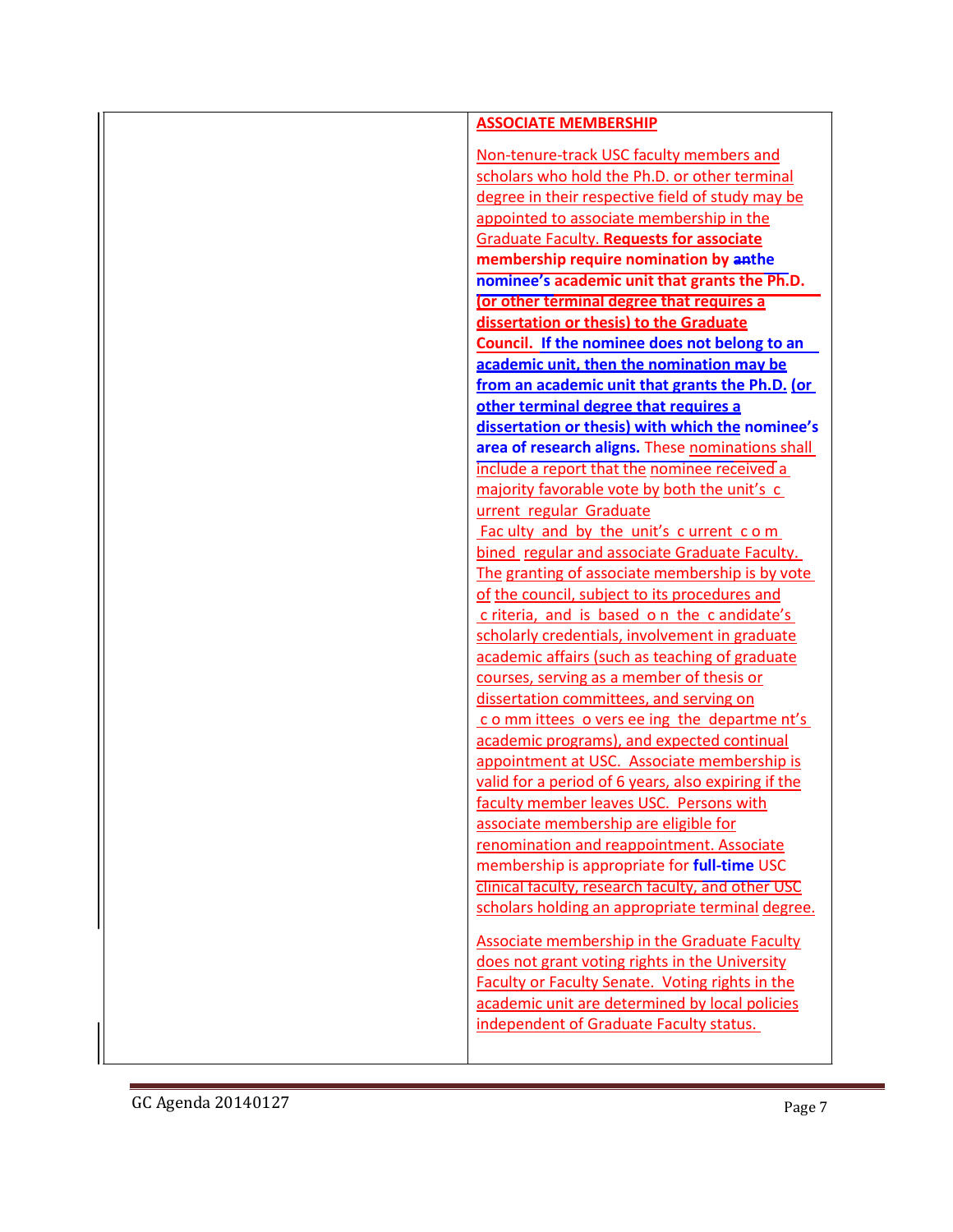### **FUNCTIONS**

Regular membership in the Graduate School faculty confers the right to direct theses and dissertations, to participate in graduate student committees (subject to unit restrictions), to serve on Graduate Council or its committees, and to vote on matters coming before the Graduate School faculty. The Graduate School faculty shall meet at least once a semester. Special meetings may be called by the

Graduate Council or on the written request of any ten members of the graduate faculty. The dean of The Graduate School shall serve as the presiding officer, assisted by a secretary elected annually by the Graduate School faculty. The Graduate School faculty shall have the right to act on new graduate programs, Graduate School regulations, and related academic matters brought before it by individual members, the Graduate Council, or the administration.

## **TERM APPOINTMENTS**

Faculty members and scholars not otherwise eligible for regular membership on the Graduate School faculty may be appointed to term appointments. Term appointments to the Graduate School faculty are granted upon nomination by an academic unit to the Dean of The Graduate School for a period not to exceed 3 years. Term appointments to the Graduate School faculty confer the rights only to teach graduate courses and serve on graduate students' committees. Persons with term appointments are eligible for reappointment. Term appointments are appropriate for USC faculty in the School of Law and the School of Medicine, emeriti USC professors, clinical faculty, research professors, faculty members at other institutions (including other campuses of the USC system), and others holding an

### **FUNCTIONS**

Regular and associate membership in the Graduate **School** fFaculty confers the right to teach graduate courses, **direct theses and dissertations, to and participate in graduate student committees (subject to the policies of the unit and university unit restrictions), to serve** on Graduate Council or its committees, and to vote on matters coming before the Graduate School fFaculty. The Graduate School fFaculty shall meet at least once a semester. Special meetings may be as called by the Graduate Council or on the written request of any ten members of the gGraduate fFaculty. The dean of The Graduate School Studies shall serve as the presiding officer, assisted by a secretary electedannually by the Graduate School facultythe chair of the Graduate

Council. The Graduate School fFaculty shall have the right to act on new graduate programs, Graduate School regulations, and related academic matters brought before it by individual members, the Graduate Council, or the administration.

## **TERM APPOINTMENTS**

Faculty members and scholars not otherwise eligible for regular membership on the Graduate **School fFaculty may be appointed to term** appointments. Term appointments to the Graduate School fFaculty are granted upon nomination by an academic unit to the dean of Graduate **Dean Studies** for a period not to exceed 3 years. Term appointments to the Graduate **School fFaculty confer the rights only to teach** graduate courses and/or serve on graduate students' committees as specified by the nomination approved by the dean of Graduate Studies. Persons with term appointments are eligible for reappointment. Term appointments are appropriate for USC faculty in the School of Law and the School of Medicine, emeriti USC professors, clinical

GC Agenda 20140127 Page 8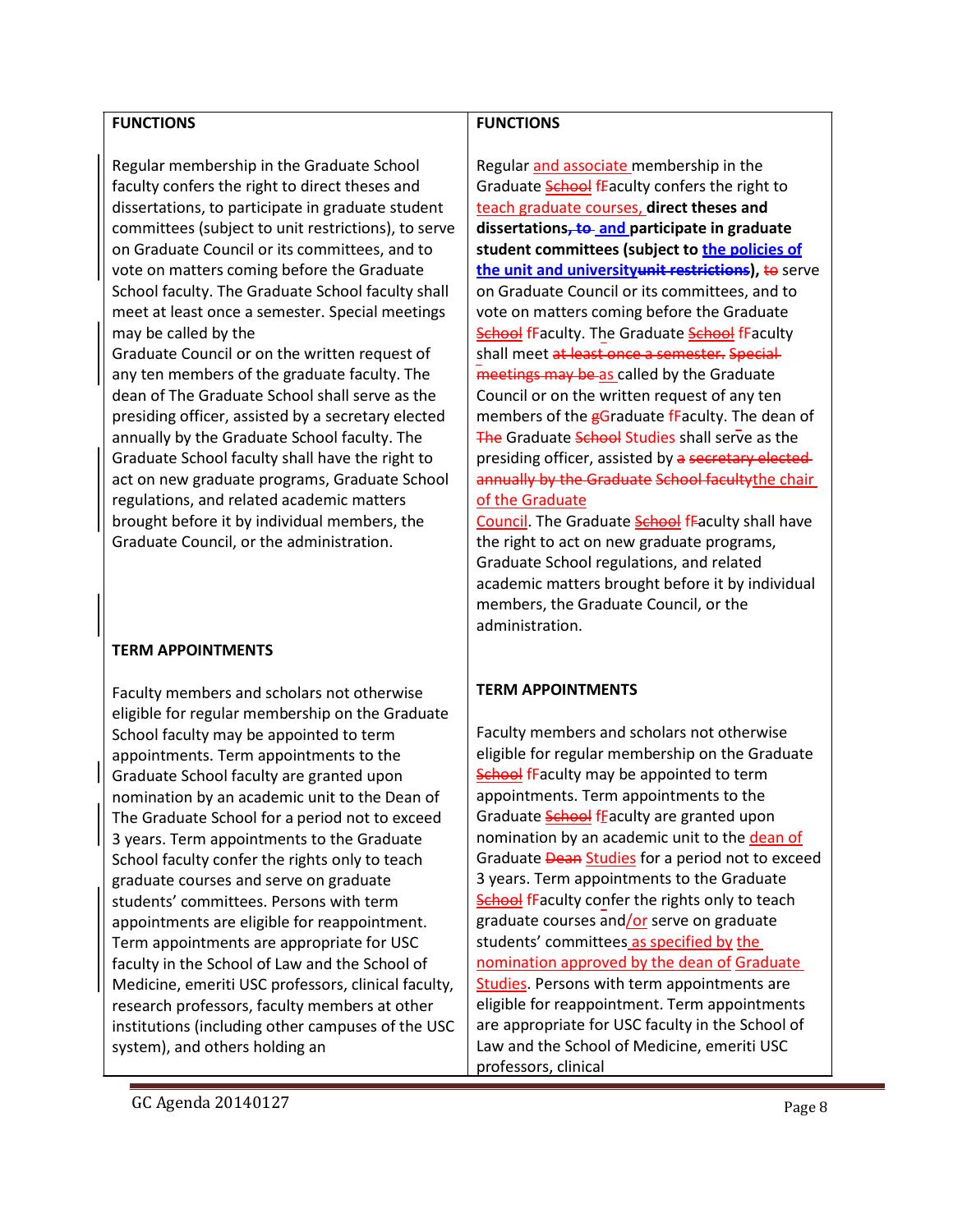appropriate terminal degree or other credentials.

### **GRADUATE COUNCIL**

The council shall be composed of nineteen members:

- Nine members selected by the Graduate School faculty;
- Nine members appointed by the president of the university; and
- The dean of the Graduate School, who serves as secretary.

The council acts in an advisory capacity to the dean of the Graduate School and to the administration, takes action on graduate students' petitions and on faculty requests for graduate grade changes, and performs other duties assigned to it by the graduate faculty or the administration of the university.

The council is responsible for the approval of major changes in Graduate School policy, new courses, course changes, new programs, and modifications of existing degree programs so long as such modifications are in accord with general regulations of the graduate faculty. Actions of the council in these areas shall be published to the faculty and shall become final if not challenged within thirty days by ten or more members of the graduate faculty. A challenge shall consist of a written statement of disagreement with an action or actions of the council that is addressed to the chair or the secretary and signed by ten or more members of the graduate faculty. If a challenge cannot be resolved by the council to the satisfaction of the challengers, the matter shall be referred to the graduate faculty for resolution at a meeting called by the dean of the Graduate School. Any

faculty, research **professorsfaculty**, faculty members at other institutions (including other campuses of the USC system), and others holding an appropriate terminal degree or other credentials.

### **GRADUATE COUNCIL**

The council shall be composed of nineteen members:

- Nine members selected by the Graduate School fFaculty;
- Nine members appointed by the president of the university; and
- The dean of the Graduate Studies School, who serves as secretary.

No more than six members may have associate membership.

The council acts in an advisory capacity to the dean of the Graduate Studies School and to the administration, takes action on graduate students' petitions-and on faculty requests for graduate grade changes, and performs other duties assigned to it by the gGraduate fFaculty or the administration of the university.

The council is responsible for the approval of major changes in Graduate School policy, new courses, course changes, new programs, and modifications of existing degree programs so long as such modifications are in accord with general regulations of the gGraduate fFaculty. Actions of the council in these areas shall be published to the faculty and shall become final if not challenged within thirty days by ten or more members of the  $\frac{1}{5}$ Graduate fFaculty. A challenge shall consist of a written statement of disagreement with an action or actions of the council that is addressed to the chair or the secretary and signed by ten or more members of the  $\frac{1}{5}$ Graduate  $\frac{1}{5}$ Faculty. If a challenge cannot be resolved by the council to the satisfaction of the challengers, the matter shall be referred to the **gGraduate fFaculty for resolution at a** 

GC Agenda 20140127 Page 9